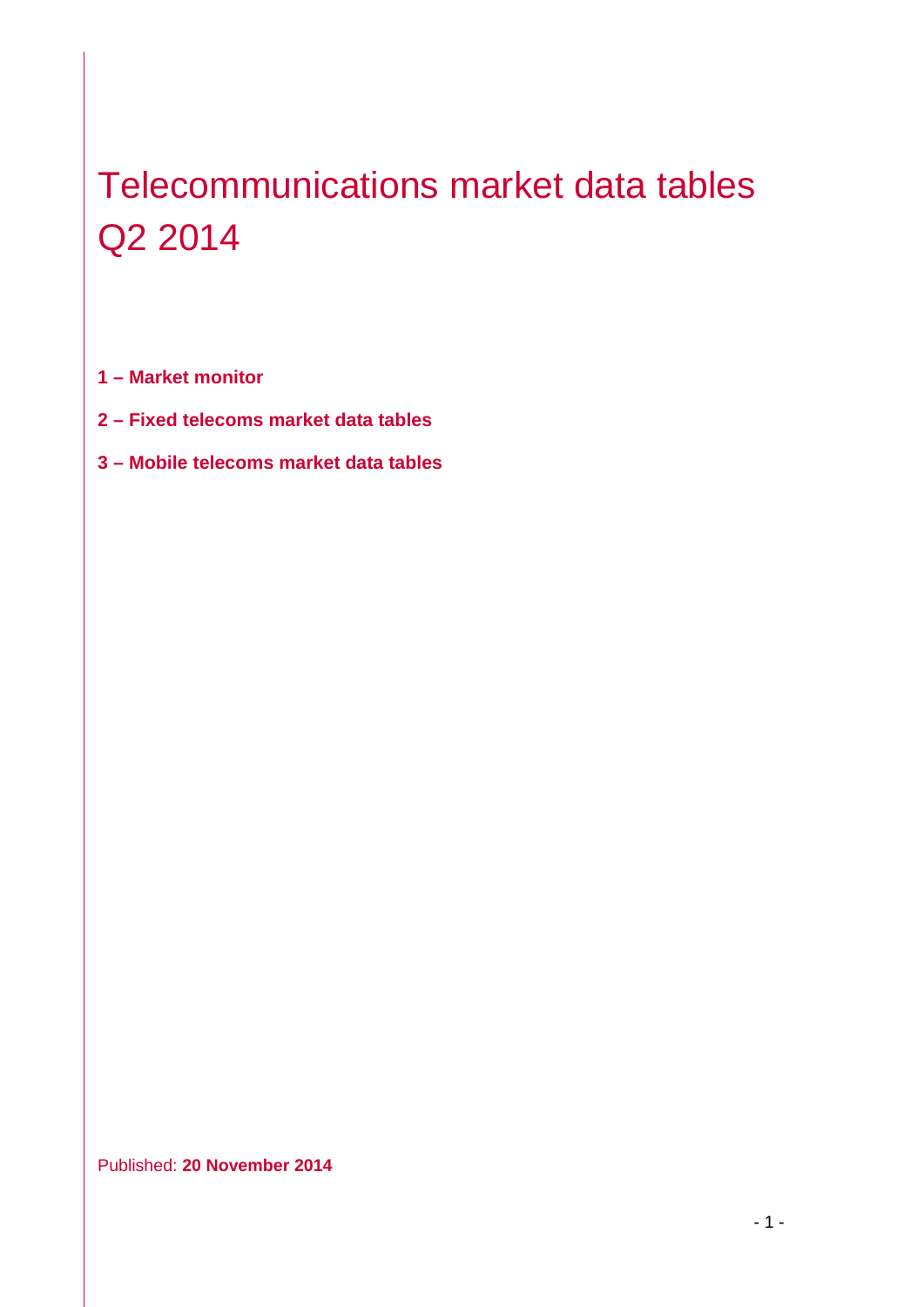# 1. Market monitor

In the following section we highlight some of the key trends emerging this quarter from the data we collect on the UK telecommunications sector. We have restated the fixed broadband connection figures in this report to reflect more accurate data.

#### **Fixed voice services**

- Fixed voice services generated £2.0bn in retail revenues in Q2 2014, a fall of £85m (4.0%) compared to a year previously. BT's share of these revenues was 46.0%, a 0.1 percentage point increase compared to Q2 2013.
- The total number of PSTN lines and ISDN channels fell by 495,000 (1.5%) to 32.9 million in the year to Q2 2014. During this period a 715,000 fall in the number of business lines was partially offset by a 220,000 increase in the number of residential lines.
- Outgoing fixed call volumes totalled 20.2 billion minutes in Q2 2014, a fall of 3.0 billion minutes (12.7%) compared to Q2 2013. BT's fixed call volume share fell by 0.8 percentage points to 38.4% over this period.

#### **Fixed broadband**

- At the end of Q2 2014 there were 23.2 million UK fixed broadband connections, an increase of 874,000 (3.9%) compared to a year previously.
- Over three million of these were 'other (inc FTTx)' fixed broadband connections (almost all of which are fibre broadband connections), equating to 13.2% of all connections.
- BT's share of fixed broadband connections was 32.0% at the end of Q2 2014, an increase of 1.6 percentage points compared to a year previously.

#### **Mobile services**

- Estimated retail revenues generated by mobile telephony services increased by £43 million (1.1%) to £3.9 billion in the year to Q2 2014. Mobile data service revenues increased by £57 million (8.7%) to £704 million over the same period.
- Outgoing mobile call volumes increased by 759 million minutes (2.3%) to 34.2 billion minutes from the previous quarter. Total SMS and MMS message volumes fell by 4.8 billion messages (14.7%) to 27.5 billion messages in the year to Q2 2014.
- The number of active mobile subscribers increased by 940,000 (1.2%) to 83.8 million compared to the previous quarter.
- The number of active dedicated mobile broadband subscriptions (excluding M2M connections) increased by 1.0% (51,000) to 5.0 million compared to the previous quarter.
- Interconnection call volumes fell by two billion minutes (13.4%) in the year to Q2 2014.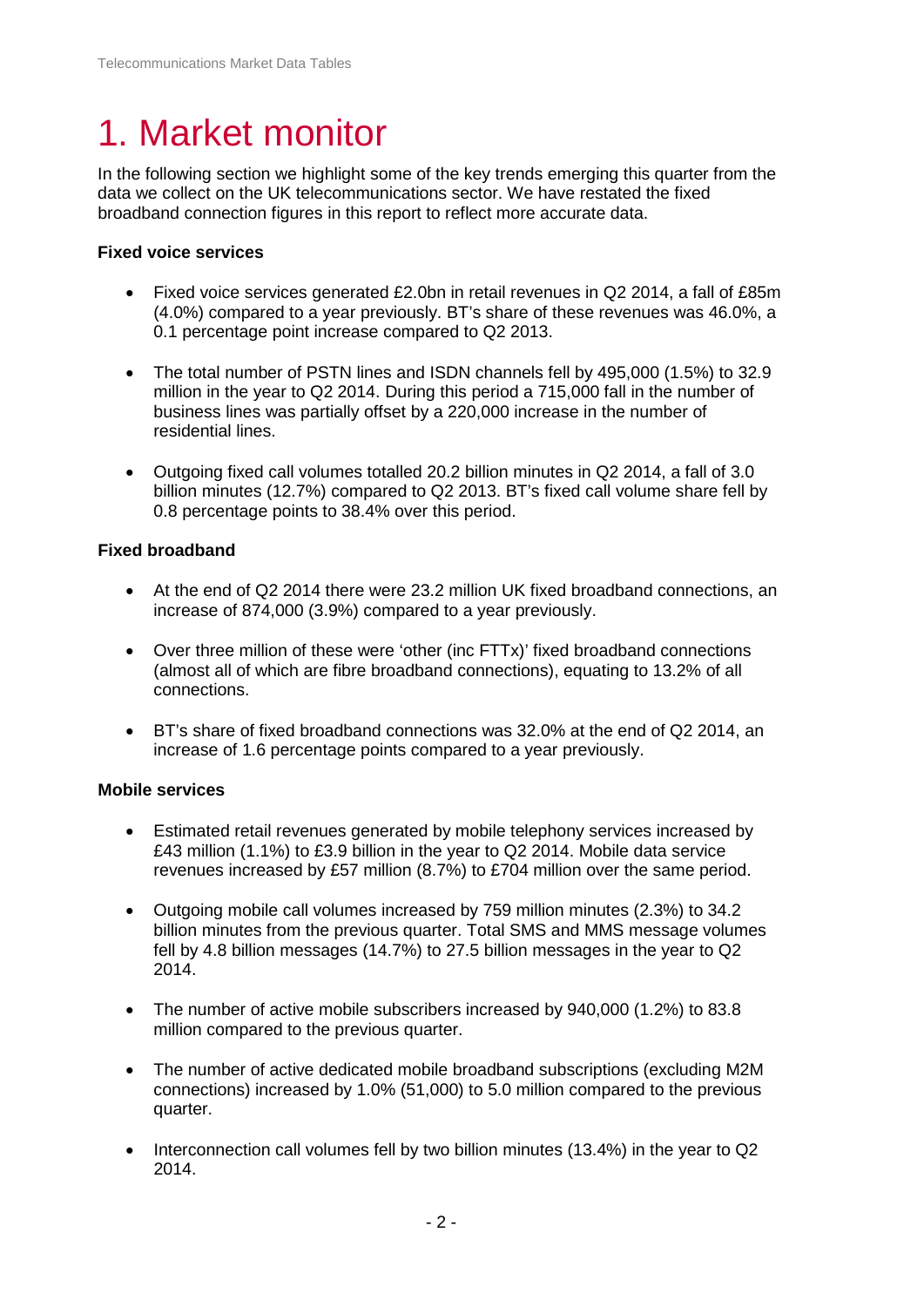# 2. Fixed telecoms market data tables

# Q2 2014 (April to June 2014)

# **Table**

| $\mathbf 1$             | Network access and call revenues by operator             | $\overline{\mathbf{4}}$ |
|-------------------------|----------------------------------------------------------|-------------------------|
| $\overline{2}$          | Exchange line numbers by operator                        | 5                       |
| $\mathbf{3}$            | Call volumes by operator                                 | 5                       |
| $\overline{\mathbf{4}}$ | Call revenues by call type                               | 6                       |
| 5                       | Call volumes by call type and operator                   | $\overline{7}$          |
| $6\phantom{1}6$         | Residential network access and call revenues by operator | 8                       |
| $\overline{7}$          | Residential exchange line numbers by operator            | $\boldsymbol{9}$        |
| 8                       | Residential call volumes by operator                     | 9                       |
| 9                       | Residential call revenues by call type                   | 10                      |
| 10                      | Residential call volumes by call type and operator       | 11                      |
| 11                      | Business network access and call revenues by operator    | 12 <sub>2</sub>         |
| 12                      | Business exchange lines by operator                      | 13                      |
| 13                      | Business call volumes by operator                        | 13                      |
| 14                      | Business call revenues by call type                      | 14                      |
| 15                      | Business call volumes by call type and operator          | 15                      |
| 16                      | Broadband internet subscribers                           | 16                      |

Note: The data in these tables are the most accurate currently available. Where historical restatements have occurred, this is due to either operator restatements or improvements in methodology.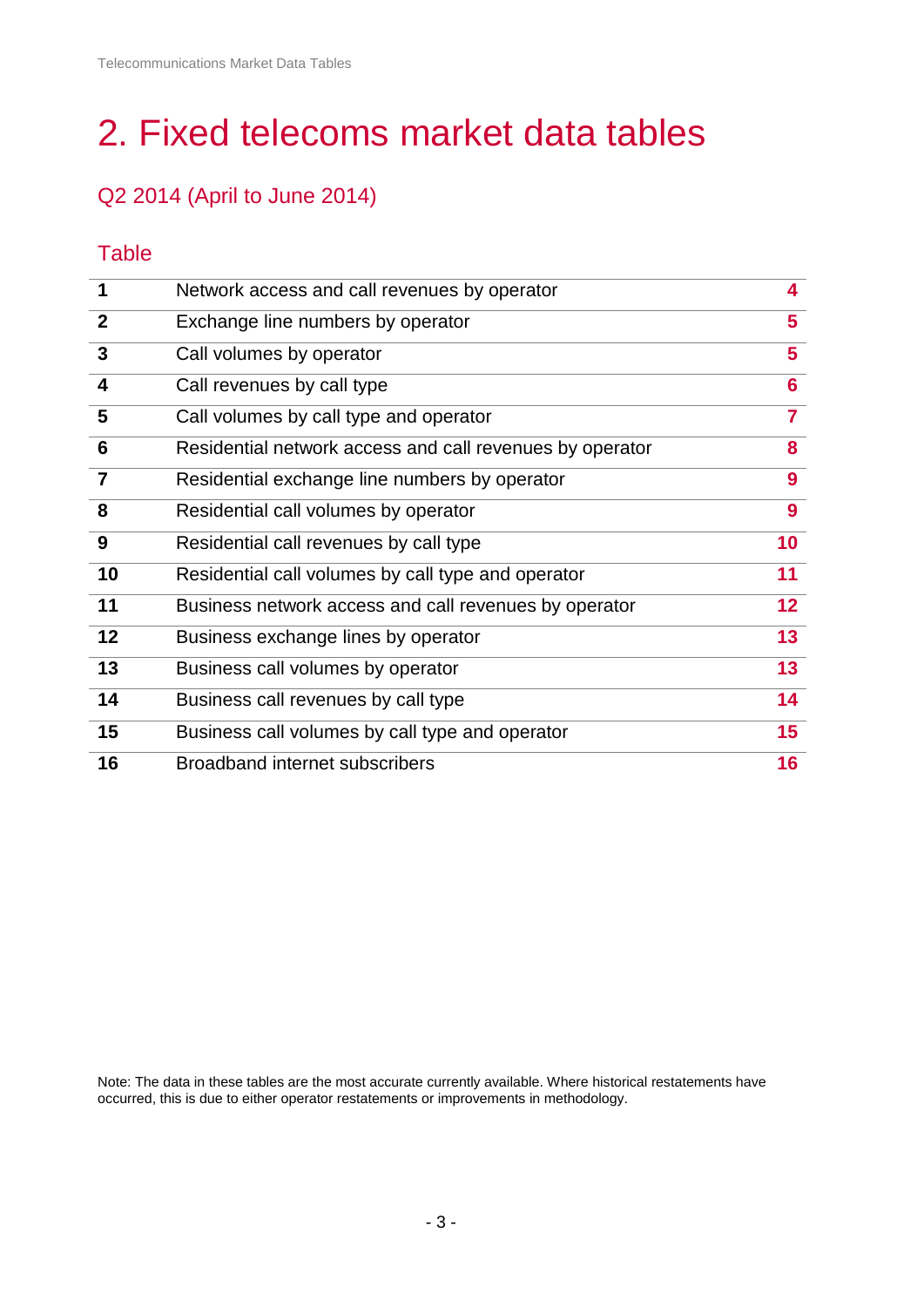#### **Summary of network access & call revenues by operator (£millions)**

|                             | All              |           | Virgin       |       |                 |
|-----------------------------|------------------|-----------|--------------|-------|-----------------|
|                             | <b>Operators</b> | <b>BT</b> | <b>Media</b> | Other | <b>BT</b> share |
| Access & Calls <sup>1</sup> |                  |           |              |       |                 |
| 2012                        | 8,583            | 4,041     | 1,066        | 3,476 | 47.1%           |
| 2013                        | 8,438            | 3,903     | 1,021        | 3,515 | 46.2%           |
| 2013 Q2                     | 2,117            | 971       | 261          | 885   | 45.9%           |
| 2013 Q3                     | 2,085            | 956       | 258          | 870   | 45.9%           |
| 2013 Q4                     | 2,085            | 979       | 239          | 867   | 47.0%           |
| 2014 Q1                     | 2,086            | 997       | 232          | 858   | 47.8%           |
| 2014 Q2                     | 2,032            | 934       | 225          | 873   | 46.0%           |
| <b>Access</b>               |                  |           |              |       |                 |
| 2012                        | 5,346            | 2,639     | 677          | 2,030 | 49.4%           |
| 2013                        | 5,540            | 2,572     | 703          | 2,265 | 46.4%           |
| 2013 Q2                     | 1,389            | 641       | 182          | 566   | 46.1%           |
| 2013 Q3                     | 1,367            | 624       | 179          | 563   | 45.7%           |
| 2013 Q4                     | 1,386            | 647       | 164          | 574   | 46.7%           |
| 2014 Q1                     | 1,413            | 669       | 162          | 582   | 47.4%           |
| 2014 Q2                     | 1,385            | 617       | 159          | 609   | 44.6%           |
| CalIs <sup>1</sup>          |                  |           |              |       |                 |
| 2012                        | 3,237            | 1,402     | 389          | 1,445 | 43.3%           |
| 2013                        | 2,899            | 1,331     | 318          | 1,250 | 45.9%           |
| 2013 Q2                     | 728              | 330       | 79           | 319   | 45.4%           |
| 2013 Q3                     | 718              | 332       | 79           | 307   | 46.3%           |
| 2013 Q4                     | 699              | 332       | 75           | 293   | 47.4%           |
| 2014 Q1                     | 674              | 328       | 70           | 276   | 48.6%           |
| 2014 Q2                     | 647              | 316       | 66           | 264   | 49.0%           |

Excludes VAT; <sup>1</sup> Revenue figures are not intended to include subscription revenues for internet access although some element may remain.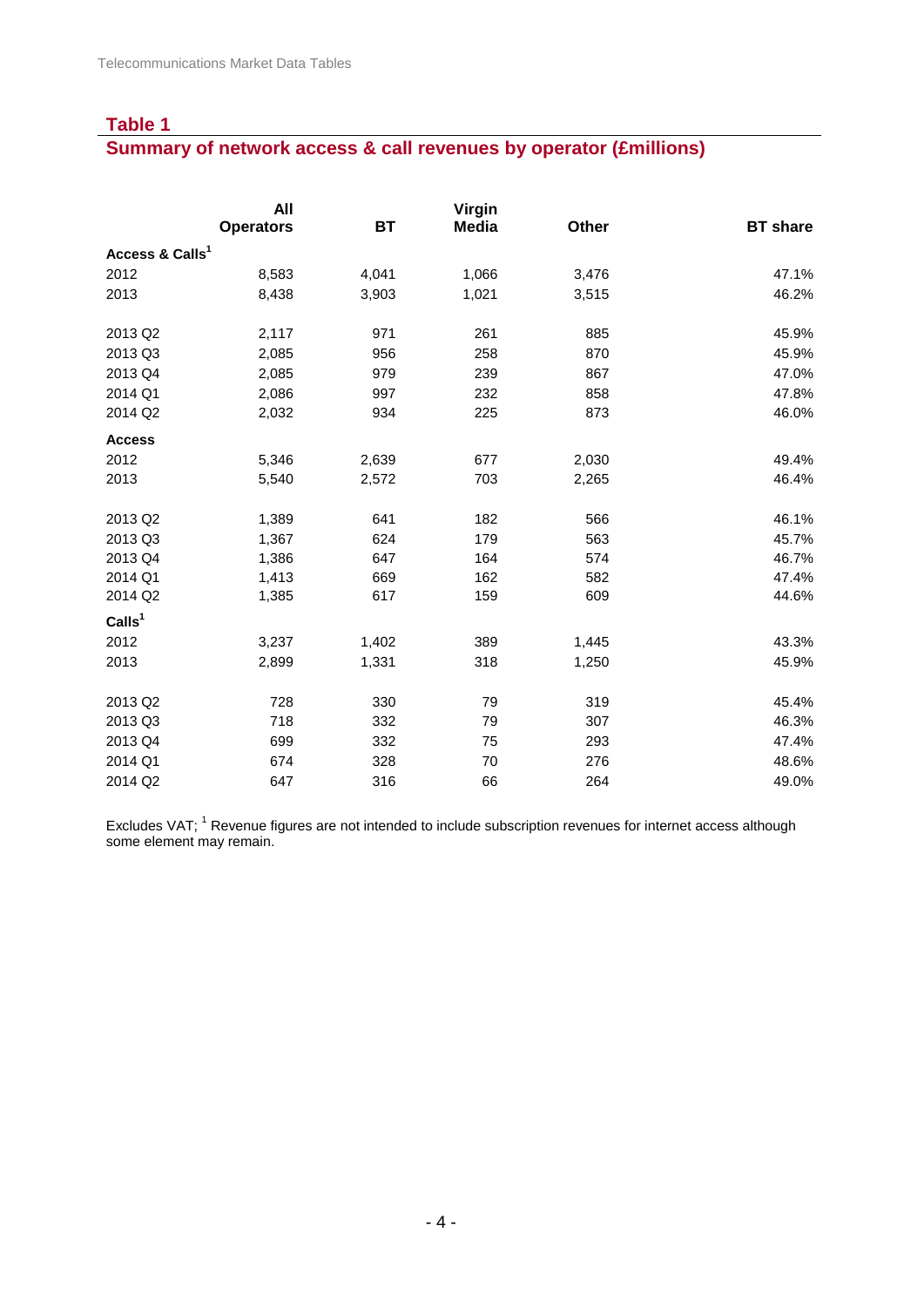| <b>Table 2</b>                                                         |                         |        |                 |        |                 |  |  |  |
|------------------------------------------------------------------------|-------------------------|--------|-----------------|--------|-----------------|--|--|--|
| Summary of exchange line numbers at end of quarter by operator (000's) |                         |        |                 |        |                 |  |  |  |
|                                                                        | All<br><b>Operators</b> | ВT     | Virgin<br>Media | Other  | <b>BT</b> share |  |  |  |
| 2012                                                                   | 33.215                  | 14.504 | 4.838           | 13.873 | 43.7%           |  |  |  |
| 2013                                                                   | 33,316                  | 13.745 | 4.751           | 14.819 | 41.3%           |  |  |  |
| 2013 Q <sub>2</sub>                                                    | 33.387                  | 14.093 | 4.800           | 14.495 | 42.2%           |  |  |  |
| 2013 Q3                                                                | 33,222                  | 13,886 | 4.761           | 14.575 | 41.8%           |  |  |  |
| 2013 Q4                                                                | 33,316                  | 13.745 | 4.751           | 14.819 | 41.3%           |  |  |  |
| 2014 Q1                                                                | 32,990                  | 13,344 | 4,742           | 14.904 | 40.4%           |  |  |  |
| 2014 Q <sub>2</sub>                                                    | 32,892                  | 13.086 | 4,732           | 15.074 | 39.8%           |  |  |  |

# **Summary of call volumes by operator (millions of minutes)**

|                     | All<br><b>Operators</b> | BT <sup>1</sup> | Virgin<br>Media | <b>Other Direct</b><br><b>Access</b> | <b>Other</b><br><b>Indirect</b><br><b>Access</b> | <b>BT</b> share |
|---------------------|-------------------------|-----------------|-----------------|--------------------------------------|--------------------------------------------------|-----------------|
| 2012                | 103.136                 | 39,728          | 12.712          | 25,888                               | 24,808                                           | 38.5%           |
| 2013                | 92.014                  | 35.646          | 11,199          | 25,717                               | 19.452                                           | 38.7%           |
| 2013 Q <sub>2</sub> | 23.174                  | 9.078           | 2,698           | 6,335                                | 5.064                                            | 39.2%           |
| 2013 Q3             | 22.110                  | 8.537           | 2,663           | 6,317                                | 4,592                                            | 38.6%           |
| 2013 Q4             | 21,885                  | 8.278           | 2.779           | 6,445                                | 4,382                                            | 37.8%           |
| 2014 Q1             | 21.069                  | 7.916           | 2.674           | 6,320                                | 4,158                                            | 37.6%           |
| 2014 Q <sub>2</sub> | 20,224                  | 7,757           | 2,541           | 6,136                                | 3,790                                            | 38.4%           |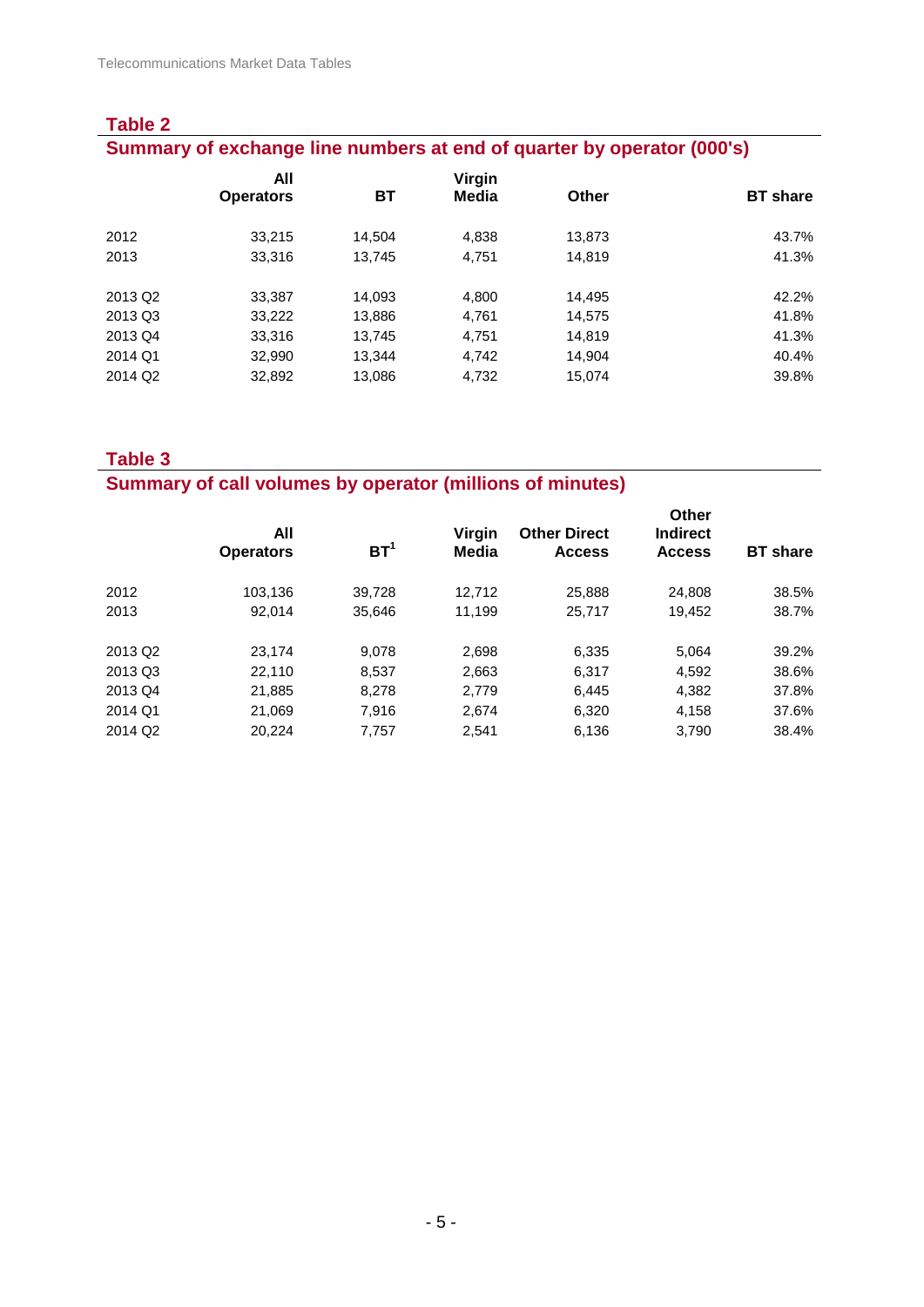# **Summary of call revenues by call type (£millions)**

|                     | All calls | UK<br>geographic<br>calls | International<br>calls | <b>Calls to</b><br>mobiles | <b>Other</b><br>calls <sup>1</sup> |
|---------------------|-----------|---------------------------|------------------------|----------------------------|------------------------------------|
| 2012                | 3,237     | 988                       | 330                    | 1,032                      | 887                                |
| 2013                | 2,899     | 906                       | 271                    | 897                        | 824                                |
|                     |           |                           |                        |                            |                                    |
| 2013 Q <sub>2</sub> | 728       | 224                       | 69                     | 227                        | 207                                |
| 2013 Q3             | 718       | 221                       | 67                     | 225                        | 206                                |
| 2013 Q4             | 699       | 216                       | 65                     | 215                        | 204                                |
| 2014 Q1             | 674       | 206                       | 61                     | 203                        | 204                                |
| 2014 Q <sub>2</sub> | 647       | 194                       | 59                     | 189                        | 205                                |
|                     |           |                           |                        |                            |                                    |

Excludes VAT; <sup>1</sup> Includes freephone, special services, premium rate, directory enquiries and all other call types. Figures are not intended to include subscription revenues for internet access although some element may remain.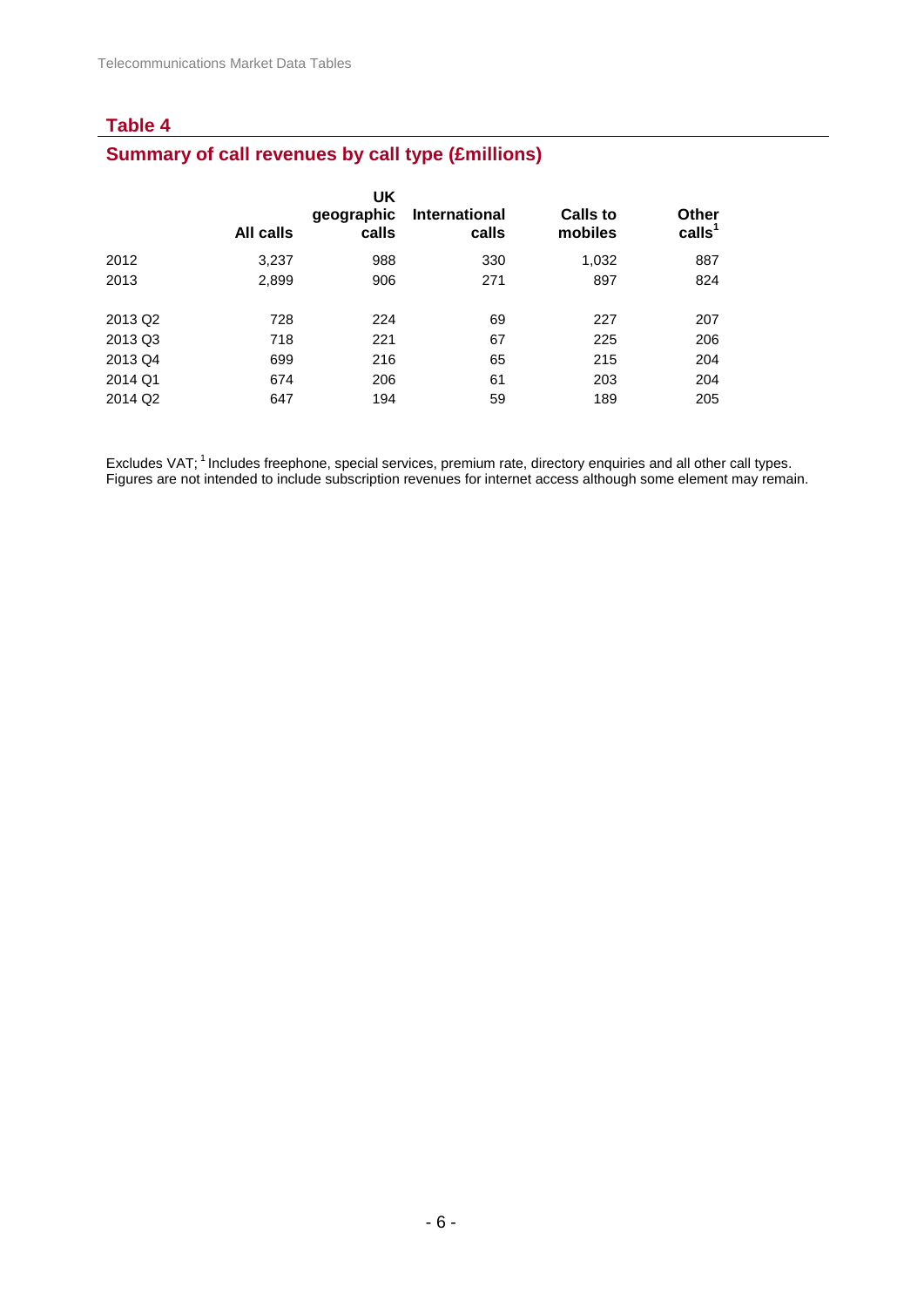# **Summary of call volumes by call type and operator (millions of minutes)**

|                            |                  |           |              |                     | Other           |                 |
|----------------------------|------------------|-----------|--------------|---------------------|-----------------|-----------------|
|                            | All              |           | Virgin       | <b>Other Direct</b> | <b>Indirect</b> |                 |
|                            | <b>Operators</b> | <b>BT</b> | <b>Media</b> | <b>Access</b>       | <b>Access</b>   | <b>BT</b> share |
| UK geographic calls        |                  |           |              |                     |                 |                 |
| 2012                       | 69,030           | 27,162    | 9,387        | 17,263              | 15,217          | 39.3%           |
| 2013                       | 60,857           | 23,711    | 8,145        | 16,920              | 12,081          | 39.0%           |
| 2013 Q2                    | 15,326           | 6,013     | 1,943        | 4,206               | 3,164           | 39.2%           |
| 2013 Q3                    | 14,392           | 5,580     | 1,862        | 4,129               | 2,821           | 38.8%           |
| 2013 Q4                    | 14,577           | 5,599     | 2,051        | 4,217               | 2,710           | 38.4%           |
| 2014 Q1                    | 14,093           | 5,346     | 1,975        | 4,151               | 2,620           | 37.9%           |
| 2014 Q2                    | 13,484           | 5,267     | 1,875        | 4,013               | 2,329           | 39.1%           |
| <b>International calls</b> |                  |           |              |                     |                 |                 |
| 2012                       | 5,868            | 1,176     | 275          | 2,638               | 1,779           | 20.0%           |
| 2013                       | 4,926            | 979       | 257          | 2,598               | 1,092           | 19.9%           |
| 2013 Q2                    | 1,263            | 252       | 65           | 655                 | 292             | 19.9%           |
| 2013 Q3                    | 1,196            | 235       | 62           | 646                 | 253             | 19.6%           |
| 2013 Q4                    | 1,176            | 232       | 63           | 645                 | 237             | 19.7%           |
| 2014 Q1                    | 1,132            | 221       | 60           | 632                 | 219             | 19.5%           |
| 2014 Q2                    | 1,089            | 225       | 57           | 602                 | 205             | 20.7%           |
| <b>Calls to mobiles</b>    |                  |           |              |                     |                 |                 |
| 2012                       | 9,391            | 3,622     | 801          | 1,862               | 3,107           | 38.6%           |
| 2013                       | 8,374            | 3,148     | 920          | 1,862               | 2,444           | 37.6%           |
| 2013 Q2                    | 2,142            | 817       | 219          | 469                 | 637             | 38.1%           |
| 2013 Q3                    | 2,128            | 763       | 296          | 479                 | 591             | 35.9%           |
| 2013 Q4                    | 1,929            | 730       | 209          | 446                 | 544             | 37.8%           |
| 2014 Q1                    | 1,848            | 706       | 197          | 428                 | 517             | 38.2%           |
| 2014 Q2                    | 1,811            | 711       | 195          | 434                 | 472             | 39.3%           |
| Other calls <sup>1</sup>   |                  |           |              |                     |                 |                 |
| 2012                       | 18,848           | 7,768     | 2,249        | 4,126               | 4,705           | 41.2%           |
| 2013                       | 17,857           | 7,808     | 1,877        | 4,337               | 3,835           | 43.7%           |
| 2013 Q2                    | 4,443            | 1,996     | 471          | 1,004               | 972             | 44.9%           |
| 2013 Q3                    | 4,393            | 1,959     | 443          | 1,063               | 928             | 44.6%           |
| 2013 Q4                    | 4,202            | 1,717     | 456          | 1,138               | 892             | 40.9%           |
| 2014 Q1                    | 3,996            | 1,643     | 442          | 1,109               | 802             | 41.1%           |
| 2014 Q2                    | 3,840            | 1,554     | 414          | 1,088               | 784             | 40.5%           |
|                            |                  |           |              |                     |                 |                 |

<sup>1</sup> Includes freephone, special services, premium rate, directory enquiries and all other call types.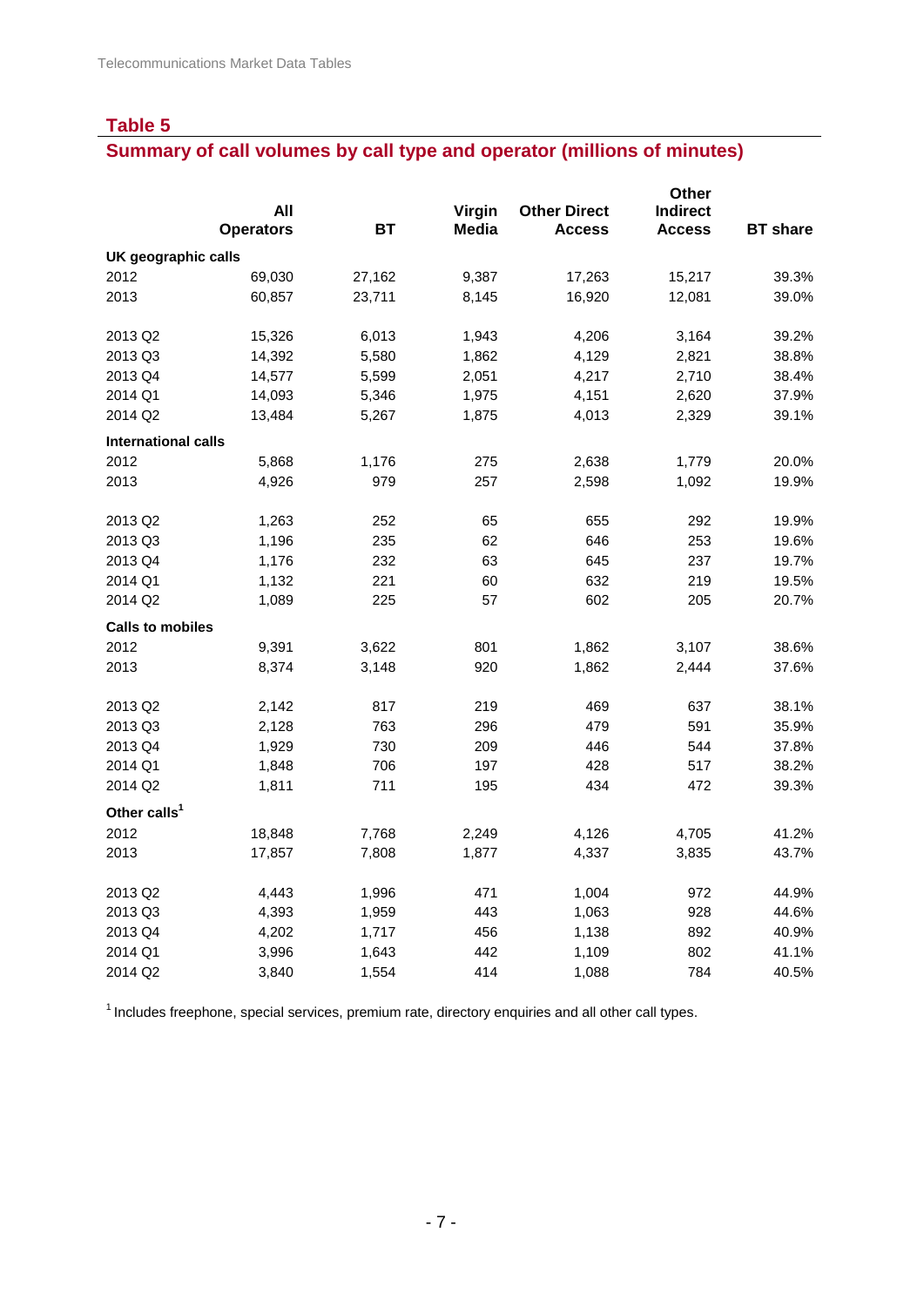### **Table 6 Summary of residential network access & call revenues by operator (£millions)**

|                             | All              |           | <b>Virgin</b> |       |                 |
|-----------------------------|------------------|-----------|---------------|-------|-----------------|
|                             | <b>Operators</b> | <b>BT</b> | <b>Media</b>  | Other | <b>BT</b> share |
| Access & Calls <sup>1</sup> |                  |           |               |       |                 |
| 2012                        | 5,851            | 2,603     | 976           | 2,272 | 44.5%           |
| 2013                        | 5,900            | 2,541     | 937           | 2,422 | 43.1%           |
| 2013 Q2                     | 1,480            | 629       | 241           | 610   | 42.5%           |
| 2013 Q3                     | 1,469            | 631       | 236           | 602   | 43.0%           |
| 2013 Q4                     | 1,449            | 631       | 218           | 600   | 43.5%           |
| 2014 Q1                     | 1,482            | 662       | 212           | 608   | 44.7%           |
| 2014 Q2                     | 1,466            | 626       | 207           | 633   | 42.7%           |
| <b>Access</b>               |                  |           |               |       |                 |
| 2012                        | 3,706            | 1,591     | 639           | 1,476 | 42.9%           |
| 2013                        | 3,963            | 1,589     | 668           | 1,707 | 40.1%           |
| 2013 Q2                     | 997              | 395       | 174           | 428   | 39.6%           |
| 2013 Q3                     | 992              | 395       | 170           | 426   | 39.9%           |
| 2013 Q4                     | 981              | 393       | 155           | 432   | 40.1%           |
| 2014 Q1                     | 1,029            | 426       | 154           | 449   | 41.4%           |
| 2014 Q2                     | 1,024            | 394       | 151           | 479   | 38.5%           |
| Calls <sup>1</sup>          |                  |           |               |       |                 |
| 2012                        | 2,145            | 1,012     | 337           | 796   | 47.2%           |
| 2013                        | 1,936            | 952       | 269           | 715   | 49.2%           |
| 2013 Q2                     | 483              | 234       | 67            | 182   | 48.5%           |
| 2013 Q3                     | 477              | 235       | 66            | 176   | 49.3%           |
| 2013 Q4                     | 469              | 238       | 63            | 168   | 50.7%           |
| 2014 Q1                     | 453              | 236       | 58            | 159   | 52.0%           |
| 2014 Q2                     | 442              | 232       | 56            | 154   | 52.6%           |

Excludes VAT; <sup>1</sup> Revenue figures are not intended to include subscription revenues for internet access although some element may remain.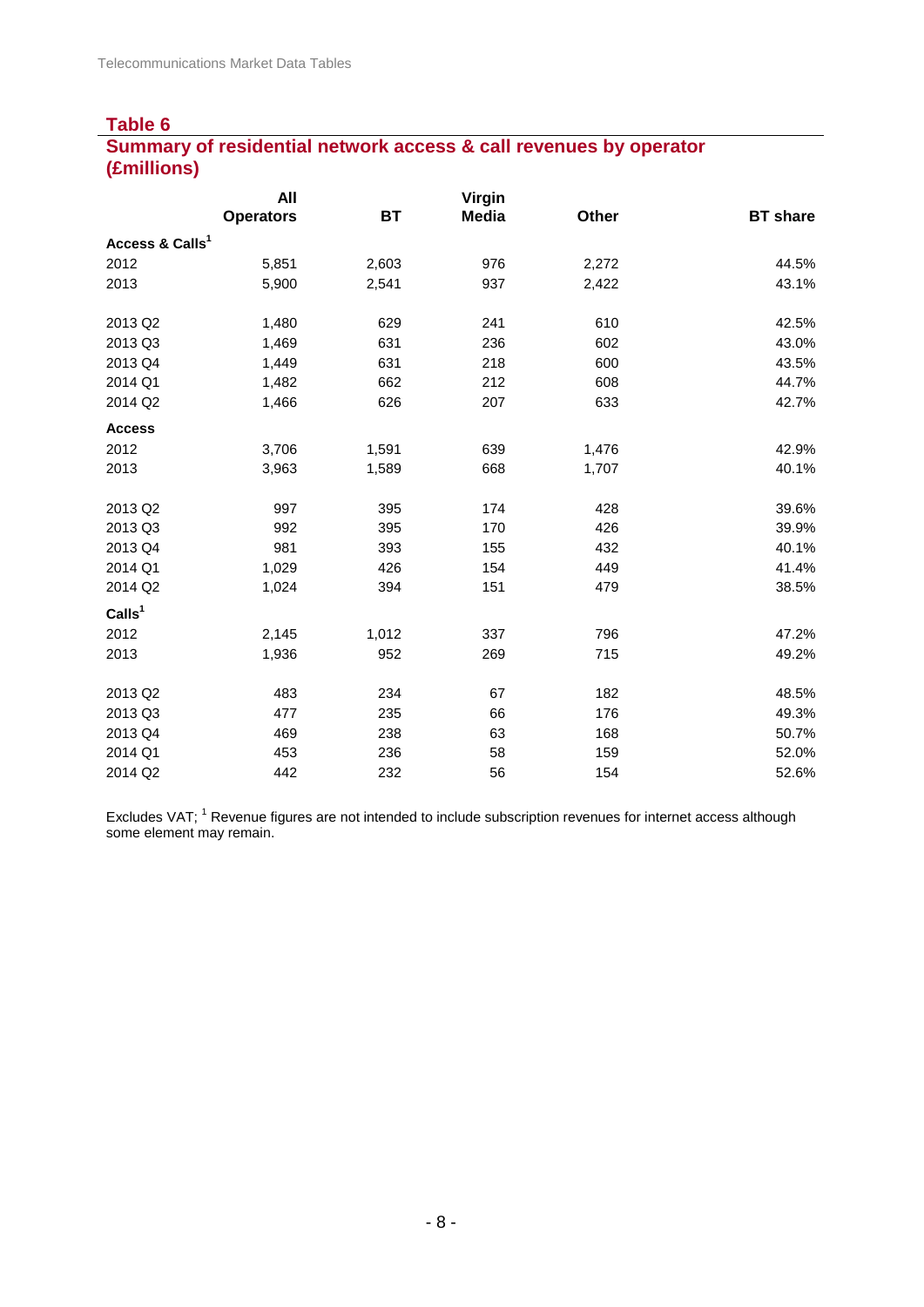#### **Table 7 Summary of residential exchange line numbers at end of quarter by operator (000's)**

|                     | All              |        | Virgin |              |                 |
|---------------------|------------------|--------|--------|--------------|-----------------|
|                     | <b>Operators</b> | ВT     | Media  | <b>Other</b> | <b>BT</b> share |
| 2012                | 24,462           | 10,341 | 4,322  | 9,799        | 42.3%           |
| 2013                | 24,970           | 9,957  | 4.245  | 10.768       | 39.9%           |
| 2013 Q <sub>2</sub> | 24,677           | 10,034 | 4.294  | 10.349       | 40.7%           |
| 2013 Q3             | 24,796           | 10,028 | 4,258  | 10,510       | 40.4%           |
| 2013 Q4             | 24,970           | 9,957  | 4,245  | 10,768       | 39.9%           |
| 2014 Q1             | 24,846           | 9.729  | 4.241  | 10,876       | 39.2%           |
| 2014 Q2             | 24,896           | 9,592  | 4,235  | 11,069       | 38.5%           |

**Table 8**

## **Summary of residential call volumes by operator (millions of minutes)**

|                     | All              |                 | Virgin |        |                 |
|---------------------|------------------|-----------------|--------|--------|-----------------|
|                     | <b>Operators</b> | BT <sup>1</sup> | Media  | Other  | <b>BT</b> share |
| 2012                | 71,503           | 28,310          | 10.614 | 32,579 | 39.6%           |
| 2013                | 63,678           | 25,218          | 9,450  | 29,010 | 39.6%           |
| 2013 Q2             | 15,945           | 6,371           | 2,333  | 7,241  | 40.0%           |
| 2013 Q3             | 15,252           | 5,995           | 2,271  | 6,986  | 39.3%           |
| 2013 Q4             | 15,160           | 5,918           | 2,299  | 6,943  | 39.0%           |
| 2014 Q1             | 14,555           | 5,583           | 2,227  | 6,745  | 38.4%           |
| 2014 Q <sub>2</sub> | 13,937           | 5,532           | 2,075  | 6,330  | 39.7%           |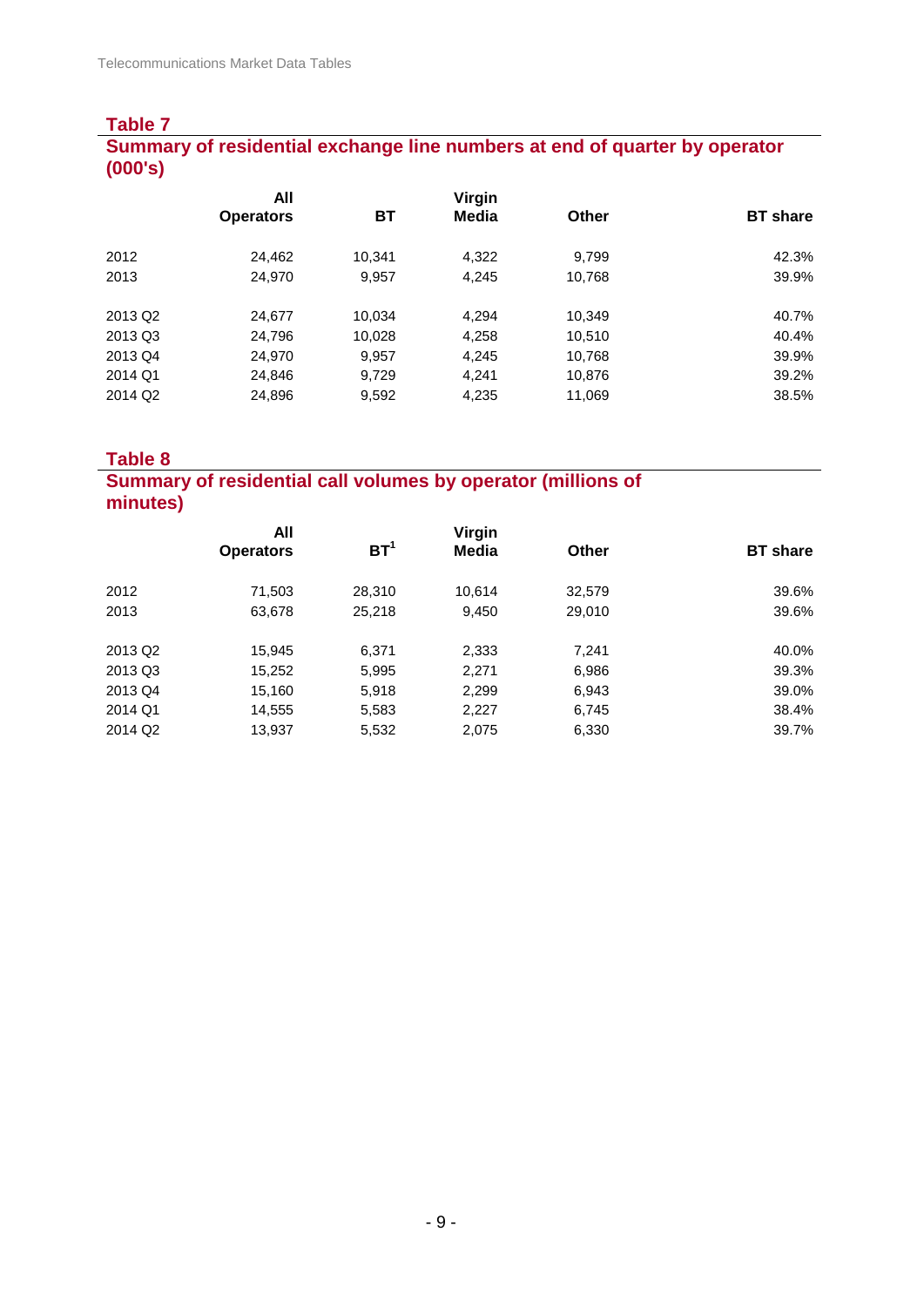# **Summary of residential call revenues by call type (£millions)**

|                     | All calls | UK<br>geographic<br>calls | <b>International</b><br>calls | <b>Calls to</b><br>mobiles | <b>Other</b><br>calls <sup>1</sup> |
|---------------------|-----------|---------------------------|-------------------------------|----------------------------|------------------------------------|
| 2012                | 2,145     | 723                       | 198                           | 566                        | 659                                |
| 2013                | 1,936     | 673                       | 155                           | 488                        | 620                                |
|                     |           |                           |                               |                            |                                    |
| 2013 Q <sub>2</sub> | 483       | 166                       | 39                            | 122                        | 155                                |
| 2013 Q3             | 477       | 164                       | 38                            | 122                        | 154                                |
| 2013 Q4             | 469       | 160                       | 36                            | 117                        | 155                                |
| 2014 Q1             | 453       | 152                       | 34                            | 109                        | 157                                |
| 2014 Q <sub>2</sub> | 442       | 142                       | 33                            | 109                        | 157                                |
|                     |           |                           |                               |                            |                                    |

Excludes VAT; <sup>1</sup> Includes freephone, special services, premium rate, directory enquiries and all other call types. Figures are not intended to include subscription revenues for internet access although some element may remain.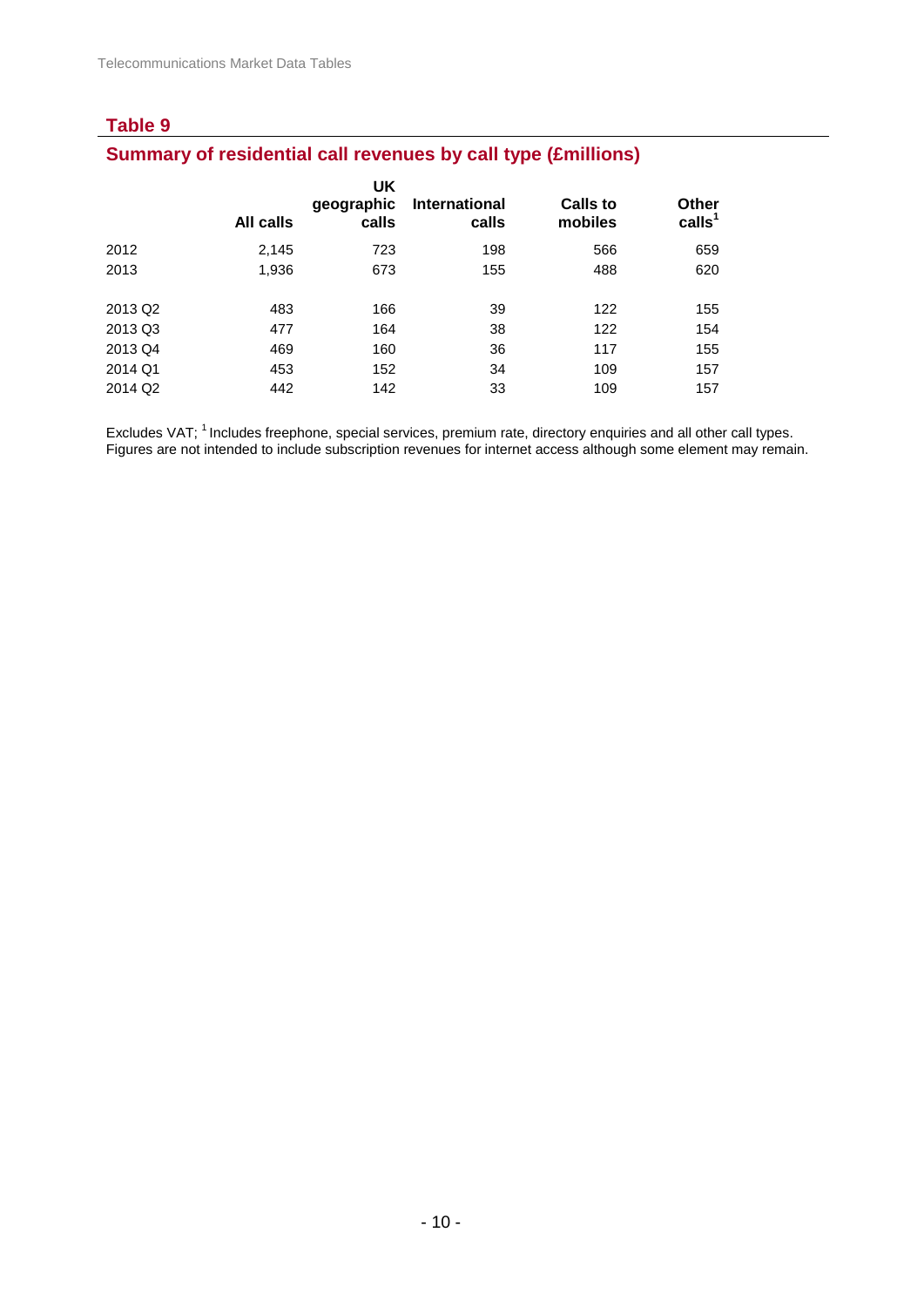# **Summary of residential call volumes by call type and operator (millions of minutes)**

|                            | All              |           | Virgin       |              |                 |
|----------------------------|------------------|-----------|--------------|--------------|-----------------|
|                            | <b>Operators</b> | <b>BT</b> | <b>Media</b> | <b>Other</b> | <b>BT</b> share |
| UK geographic calls        |                  |           |              |              |                 |
| 2012                       | 51,985           | 21,051    | 8,062        | 22,872       | 40.5%           |
| 2013                       | 46,191           | 18,388    | 7,202        | 20,601       | 39.8%           |
| 2013 Q2                    | 11,625           | 4,626     | 1,774        | 5,225        | 39.8%           |
| 2013 Q3                    | 10,912           | 4,300     | 1,715        | 4,897        | 39.4%           |
| 2013 Q4                    | 11,043           | 4,378     | 1,750        | 4,915        | 39.6%           |
| 2014 Q1                    | 10,654           | 4,129     | 1,693        | 4,832        | 38.8%           |
| 2014 Q2                    | 10,151           | 4,102     | 1,580        | 4,469        | 40.4%           |
| <b>International calls</b> |                  |           |              |              |                 |
| 2012                       | 4,111            | 743       | 239          | 3,129        | 18.1%           |
| 2013                       | 3,455            | 622       | 221          | 2,612        | 18.0%           |
| 2013 Q2                    | 882              | 160       | 55           | 667          | 18.1%           |
| 2013 Q3                    | 830              | 148       | 53           | 629          | 17.8%           |
| 2013 Q4                    | 822              | 148       | 55           | 619          | 18.0%           |
| 2014 Q1                    | 796              | 137       | 53           | 606          | 17.2%           |
| 2014 Q2                    | 760              | 142       | 51           | 567          | 18.7%           |
| <b>Calls to mobiles</b>    |                  |           |              |              |                 |
| 2012                       | 3,902            | 1,598     | 453          | 1,851        | 41.0%           |
| 2013                       | 3,351            | 1,326     | 445          | 1,580        | 39.6%           |
| 2013 Q2                    | 858              | 342       | 110          | 406          | 39.8%           |
| 2013 Q3                    | 828              | 323       | 113          | 392          | 39.0%           |
| 2013 Q4                    | 787              | 310       | 114          | 363          | 39.4%           |
| 2014 Q1                    | 736              | 284       | 109          | 343          | 38.6%           |
| 2014 Q2                    | 743              | 300       | 109          | 334          | 40.4%           |
| Other calls <sup>1</sup>   |                  |           |              |              |                 |
| 2012                       | 11,506           | 4,918     | 1,860        | 4,728        | 42.7%           |
| 2013                       | 10,681           | 4,882     | 1,582        | 4,217        | 45.7%           |
| 2013 Q2                    | 2,580            | 1,243     | 394          | 943          | 48.2%           |
| 2013 Q3                    | 2,682            | 1,224     | 390          | 1,068        | 45.6%           |
| 2013 Q4                    | 2,508            | 1,082     | 380          | 1,046        | 43.1%           |
| 2014 Q1                    | 2,369            | 1,033     | 372          | 964          | 43.6%           |
| 2014 Q2                    | 2,283            | 988       | 335          | 960          | 43.3%           |

 $1$  Includes freephone, special services, premium rate, directory enquiries and all other call types.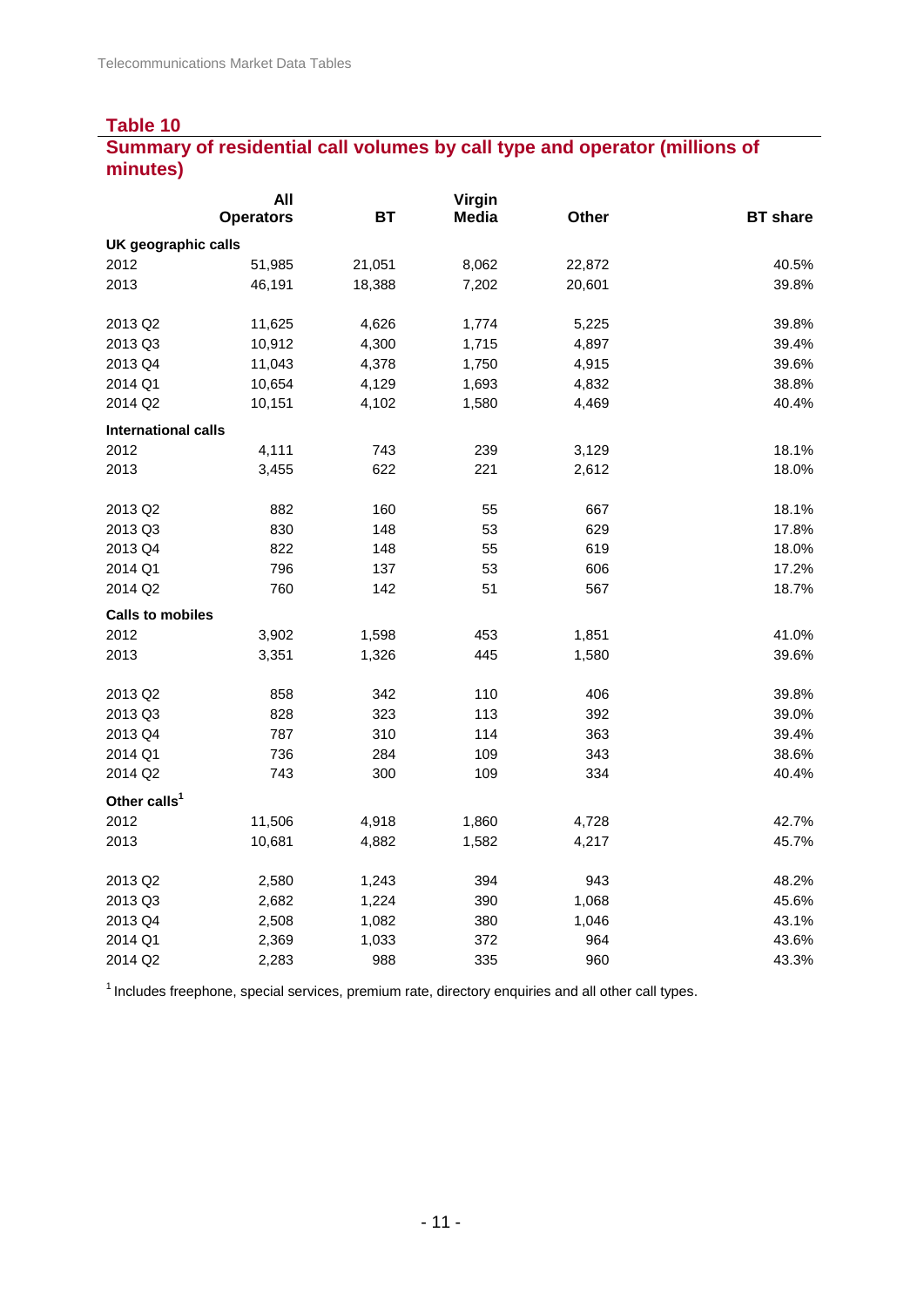## **Table 11 Summary of business network access & call revenues by operator (£millions)**

|                             | All              |       | <b>Virgin</b>    |       |                 |
|-----------------------------|------------------|-------|------------------|-------|-----------------|
|                             | <b>Operators</b> | BT    | <b>Media</b>     | Other | <b>BT</b> share |
| Access & Calls <sup>1</sup> |                  |       |                  |       |                 |
| 2012                        | 2,696            | 1,402 | 90               | 1,203 | 52.0%           |
| 2013                        | 2,507            | 1,330 | 84               | 1,093 | 53.1%           |
| 2013 Q2                     | 629              | 334   | 20               | 275   | 53.1%           |
| 2013 Q3                     | 608              | 317   | 22               | 269   | 52.2%           |
| 2013 Q4                     | 628              | 340   | 20               | 267   | 54.2%           |
| 2014 Q1                     | 597              | 328   | 20               | 250   | 54.9%           |
| 2014 Q2                     | 559              | 301   | 18               | 240   | 53.8%           |
| <b>Access</b>               |                  |       |                  |       |                 |
| 2012                        | 1,640            | 1,048 | 38               | 554   | 63.9%           |
| 2013                        | 1,576            | 983   | 35               | 558   | 62.4%           |
| 2013 Q2                     | 392              | 246   | 9                | 138   | 62.7%           |
| 2013 Q3                     | 375              | 229   | 9                | 138   | 60.9%           |
| 2013 Q4                     | 405              | 254   | $\boldsymbol{9}$ | 143   | 62.7%           |
| 2014 Q1                     | 383              | 243   | 8                | 132   | 63.3%           |
| 2014 Q2                     | 361              | 224   | 8                | 130   | 61.8%           |
| CalIs <sup>1</sup>          |                  |       |                  |       |                 |
| 2012                        | 1,056            | 354   | 52               | 649   | 33.6%           |
| 2013                        | 931              | 347   | 49               | 535   | 37.3%           |
| 2013 Q2                     | 237              | 88    | 12               | 137   | 37.2%           |
| 2013 Q3                     | 233              | 89    | 13               | 131   | 38.1%           |
| 2013 Q4                     | 223              | 86    | 12               | 125   | 38.6%           |
| 2014 Q1                     | 214              | 85    | 11               | 118   | 39.8%           |
| 2014 Q2                     | 198              | 77    | 10               | 110   | 39.1%           |

Excludes VAT; <sup>1</sup> Revenue figures are not intended to include subscription revenues for internet access although some element may remain.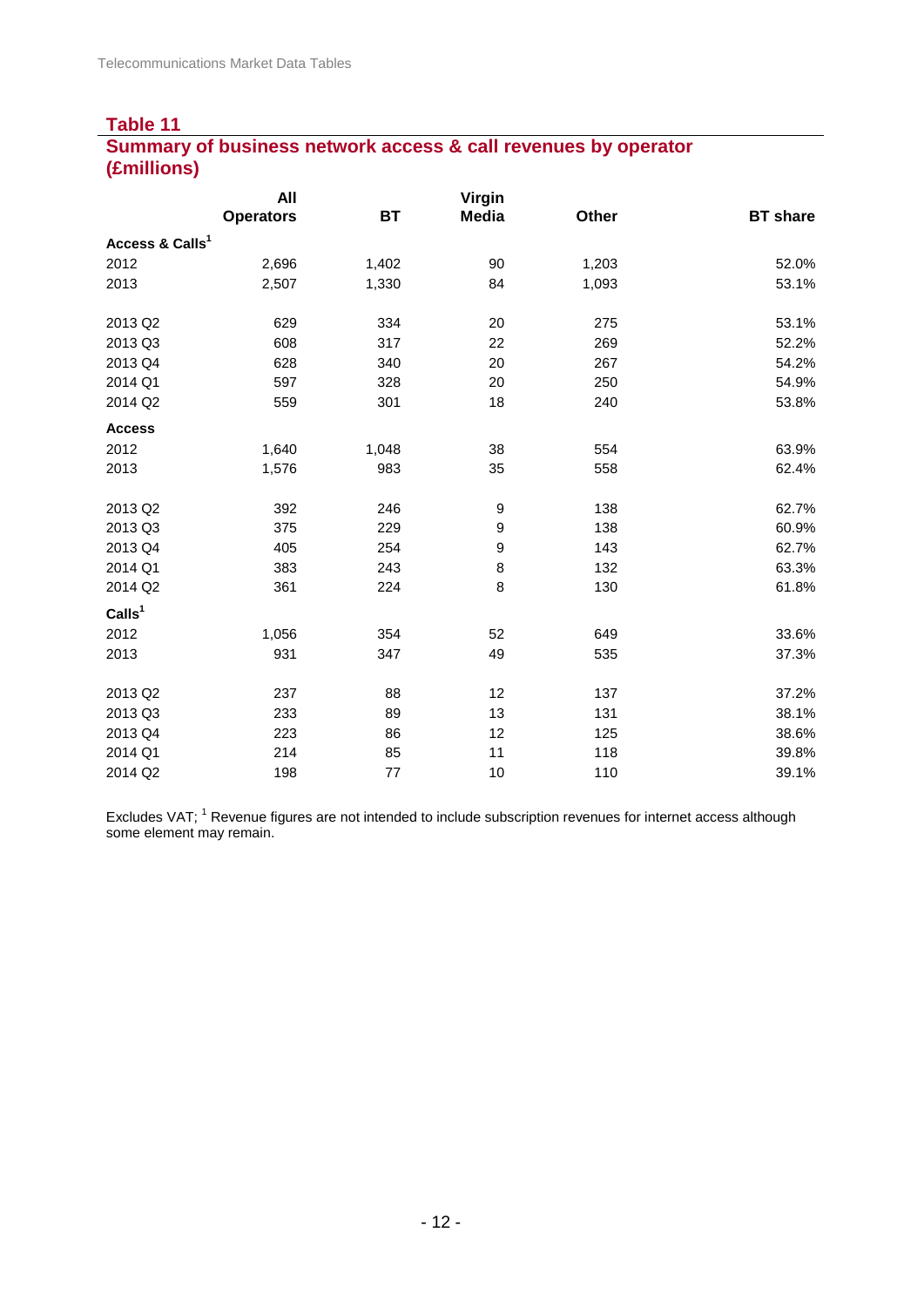### **Table 12 Summary of business exchange line numbers at end of quarter by operator (000's)**

|                     | All              |       | Virgin |              |                 |
|---------------------|------------------|-------|--------|--------------|-----------------|
|                     | <b>Operators</b> | ВT    | Media  | <b>Other</b> | <b>BT</b> share |
| 2012                | 8,754            | 4,162 | 517    | 4,074        | 47.6%           |
| 2013                | 8,345            | 3,788 | 507    | 4,051        | 45.4%           |
| 2013 Q2             | 8,711            | 4,059 | 506    | 4,146        | 46.6%           |
| 2013 Q3             | 8,426            | 3,858 | 503    | 4,065        | 45.8%           |
| 2013 Q4             | 8,345            | 3,788 | 507    | 4,051        | 45.4%           |
| 2014 Q1             | 8,144            | 3,615 | 501    | 4,028        | 44.4%           |
| 2014 Q <sub>2</sub> | 7,996            | 3,494 | 497    | 4,005        | 43.7%           |

**Table 13**

**Summary of business call volumes by operator (millions of minutes)**

|                     | All<br><b>Operators</b> | BT <sup>1</sup> | Virgin<br>Media | <b>Other Direct</b><br><b>Access</b> | <b>Other</b><br><b>Indirect</b><br><b>Access</b> | <b>BT</b> share |
|---------------------|-------------------------|-----------------|-----------------|--------------------------------------|--------------------------------------------------|-----------------|
| 2012                | 31.571                  | 11,354          | 2,098           | 8.504                                | 9.615                                            | 36.0%           |
| 2013                | 28,290                  | 10,383          | 1,749           | 8.247                                | 7,910                                            | 36.7%           |
| 2013 Q2             | 7,229                   | 2,707           | 365             | 2,131                                | 2,027                                            | 37.4%           |
| 2013 Q3             | 6,843                   | 2,527           | 392             | 1,991                                | 1,933                                            | 36.9%           |
| 2013 Q4             | 6,709                   | 2,345           | 480             | 2,031                                | 1,853                                            | 35.0%           |
| 2014 Q1             | 6,501                   | 2,320           | 447             | 1.959                                | 1,775                                            | 35.7%           |
| 2014 Q <sub>2</sub> | 6,285                   | 2,223           | 466             | 1.970                                | 1,626                                            | 35.4%           |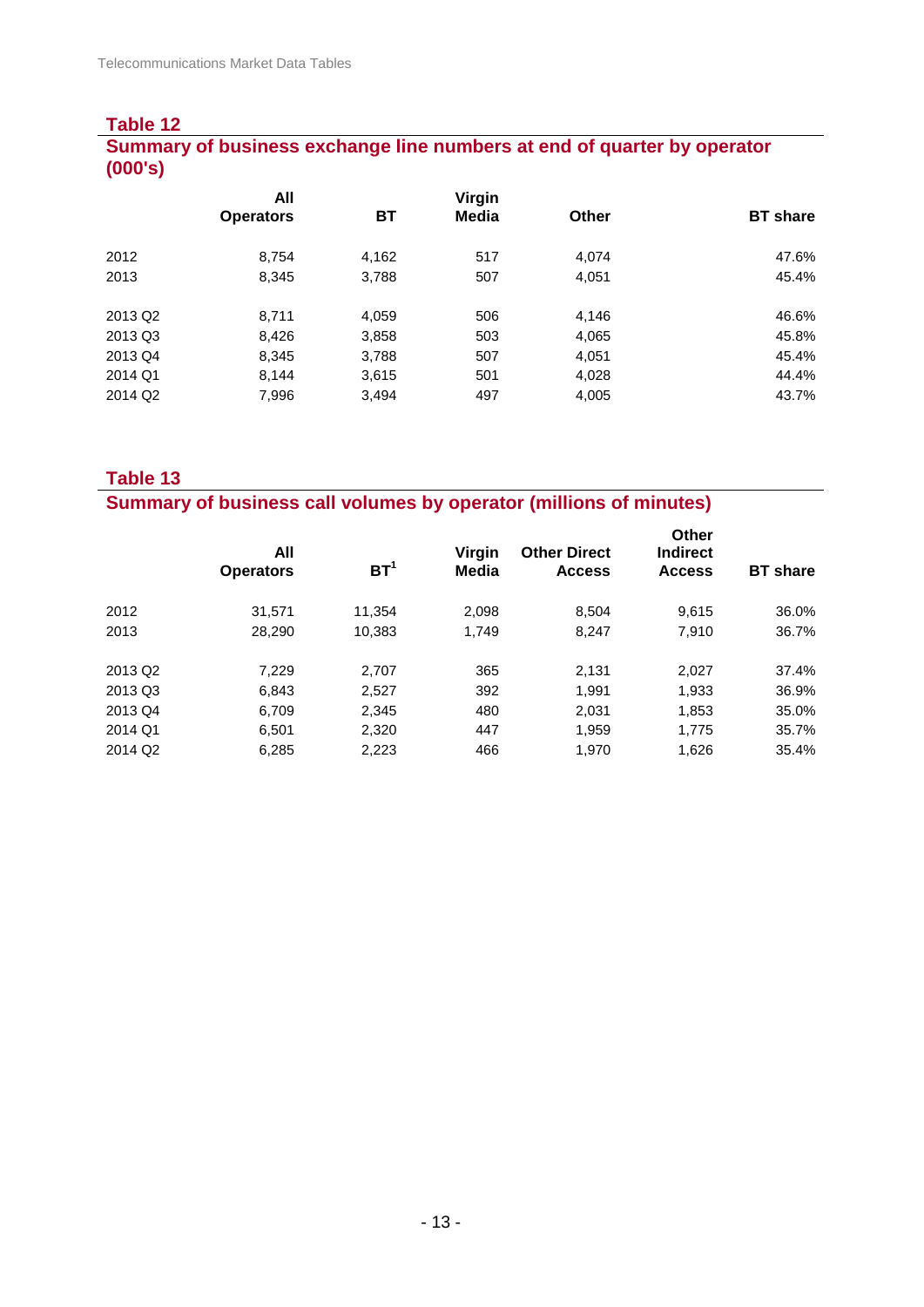# **Summary of business call revenues by call type (£millions)**

|                     | All calls | UK<br>geographic<br>calls | International<br>calls | <b>Calls to</b><br>mobiles | <b>Other</b><br>calls <sup>1</sup> |
|---------------------|-----------|---------------------------|------------------------|----------------------------|------------------------------------|
| 2012                | 1,056     | 265                       | 132                    | 466                        | 193                                |
| 2013                | 931       | 233                       | 116                    | 408                        | 173                                |
|                     |           |                           |                        |                            |                                    |
| 2013 Q2             | 237       | 58                        | 30                     | 105                        | 44                                 |
| 2013 Q3             | 233       | 57                        | 29                     | 103                        | 44                                 |
| 2013 Q4             | 223       | 56                        | 29                     | 97                         | 41                                 |
| 2014 Q1             | 214       | 54                        | 27                     | 93                         | 40                                 |
| 2014 Q <sub>2</sub> | 198       | 52                        | 25                     | 80                         | 40                                 |
|                     |           |                           |                        |                            |                                    |

Excludes VAT; <sup>1</sup> Includes freephone, special services, premium rate, directory enquiries and all other call types. Figures are not intended to include subscription revenues for internet access although some element may remain.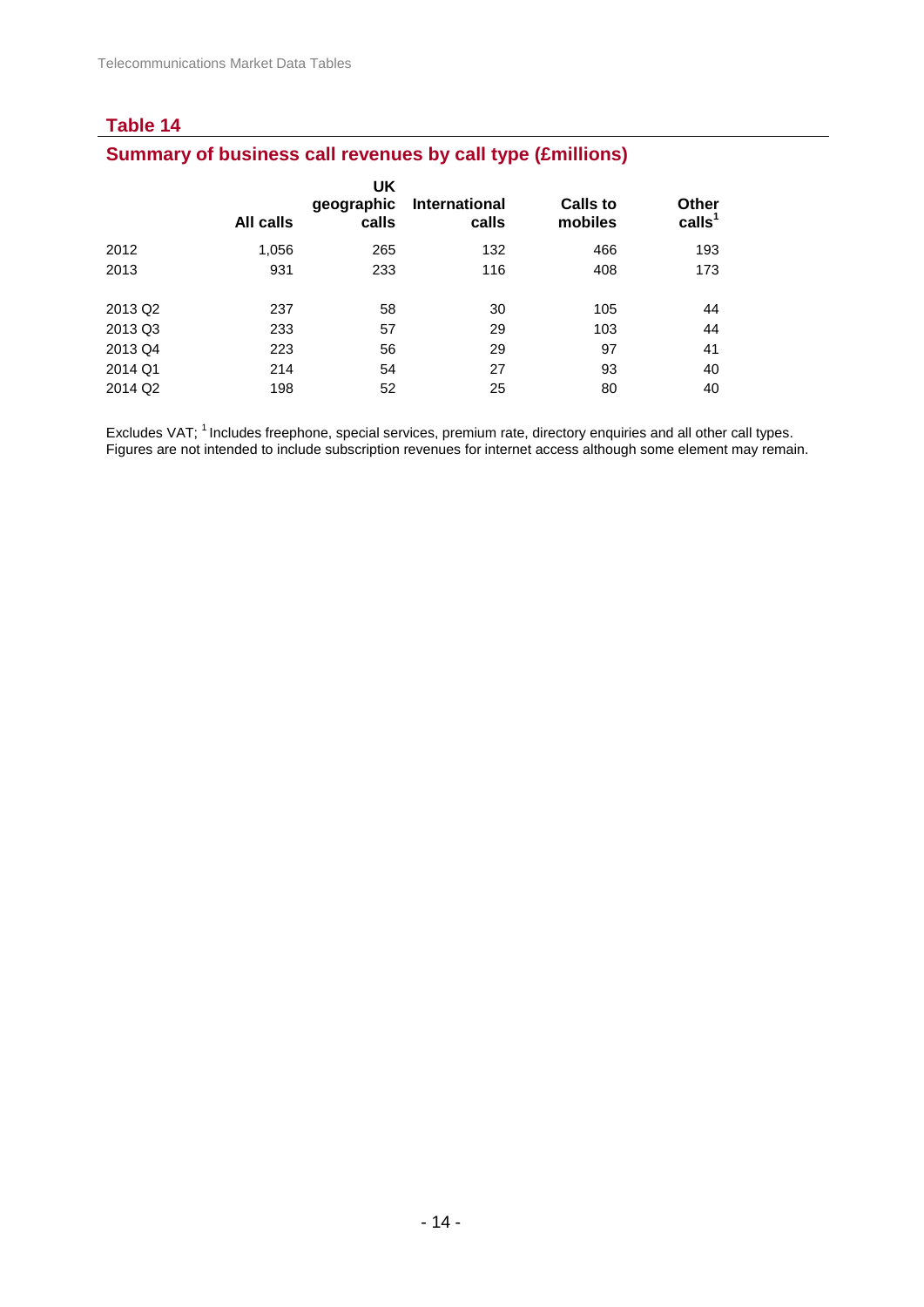# **Summary of business call volumes by call type and operator (millions of minutes)**

|                            |                  |           |                |                     | Other           |                 |
|----------------------------|------------------|-----------|----------------|---------------------|-----------------|-----------------|
|                            | All              |           | Virgin         | <b>Other Direct</b> | <b>Indirect</b> |                 |
|                            | <b>Operators</b> | <b>BT</b> | <b>Media</b>   | <b>Access</b>       | <b>Access</b>   | <b>BT</b> share |
| UK geographic calls        |                  |           |                |                     |                 |                 |
| 2012                       | 17,045           | 6,110     | 1,325          | 4,893               | 4,717           | 35.8%           |
| 2013                       | 14,666           | 5,323     | 943            | 4,586               | 3,813           | 36.3%           |
| 2013 Q2                    | 3,701            | 1,387     | 169            | 1,168               | 977             | 37.5%           |
| 2013 Q3                    | 3,480            | 1,280     | 147            | 1,126               | 927             | 36.8%           |
| 2013 Q4                    | 3,534            | 1,221     | 301            | 1,128               | 884             | 34.6%           |
| 2014 Q1                    | 3,440            | 1,218     | 282            | 1,101               | 839             | 35.4%           |
| 2014 Q2                    | 3,332            | 1,165     | 295            | 1,105               | 768             | 35.0%           |
| <b>International calls</b> |                  |           |                |                     |                 |                 |
| 2012                       | 1,756            | 433       | 36             | 890                 | 398             | 24.7%           |
| 2013                       | 1,470            | 357       | 36             | 853                 | 224             | 24.3%           |
| 2013 Q2                    | 382              | 92        | 10             | 221                 | 59              | 24.1%           |
| 2013 Q3                    | 366              | 87        | $\mathsf g$    | 215                 | 55              | 23.7%           |
| 2013 Q4                    | 354              | 84        | 8              | 209                 | 54              | 23.7%           |
| 2014 Q1                    | 336              | 84        | $\overline{7}$ | 198                 | 48              | 25.0%           |
| 2014 Q2                    | 328              | 82        | 6              | 192                 | 48              | 25.0%           |
| <b>Calls to mobiles</b>    |                  |           |                |                     |                 |                 |
| 2012                       | 5,490            | 2,024     | 348            | 1,024               | 2,094           | 36.9%           |
| 2013                       | 5,023            | 1,823     | 475            | 1,053               | 1,672           | 36.3%           |
| 2013 Q2                    | 1,283            | 475       | 109            | 268                 | 431             | 37.0%           |
| 2013 Q3                    | 1,302            | 441       | 183            | 274                 | 404             | 33.9%           |
| 2013 Q4                    | 1,142            | 420       | 95             | 246                 | 380             | 36.8%           |
| 2014 Q1                    | 1,112            | 422       | 88             | 245                 | 357             | 37.9%           |
| 2014 Q2                    | 1,069            | 411       | 86             | 251                 | 321             | 38.5%           |
| Other calls*               |                  |           |                |                     |                 |                 |
| 2012                       | 7,280            | 2,787     | 389            | 1,698               | 2,406           | 38.3%           |
| 2013                       | 7,130            | 2,880     | 295            | 1,755               | 2,200           | 40.4%           |
| 2013 Q2                    | 1,863            | 753       | 77             | 474                 | 559             | 40.4%           |
| 2013 Q3                    | 1,695            | 719       | 53             | 376                 | 547             | 42.4%           |
| 2013 Q4                    | 1,680            | 620       | 76             | 448                 | 535             | 36.9%           |
| 2014 Q1                    | 1,612            | 596       | 70             | 415                 | 531             | 37.0%           |
| 2014 Q2                    | 1,556            | 565       | 79             | 423                 | 489             | 36.3%           |

 $1$  Includes freephone, special services, premium rate, directory enquiries and all other call types.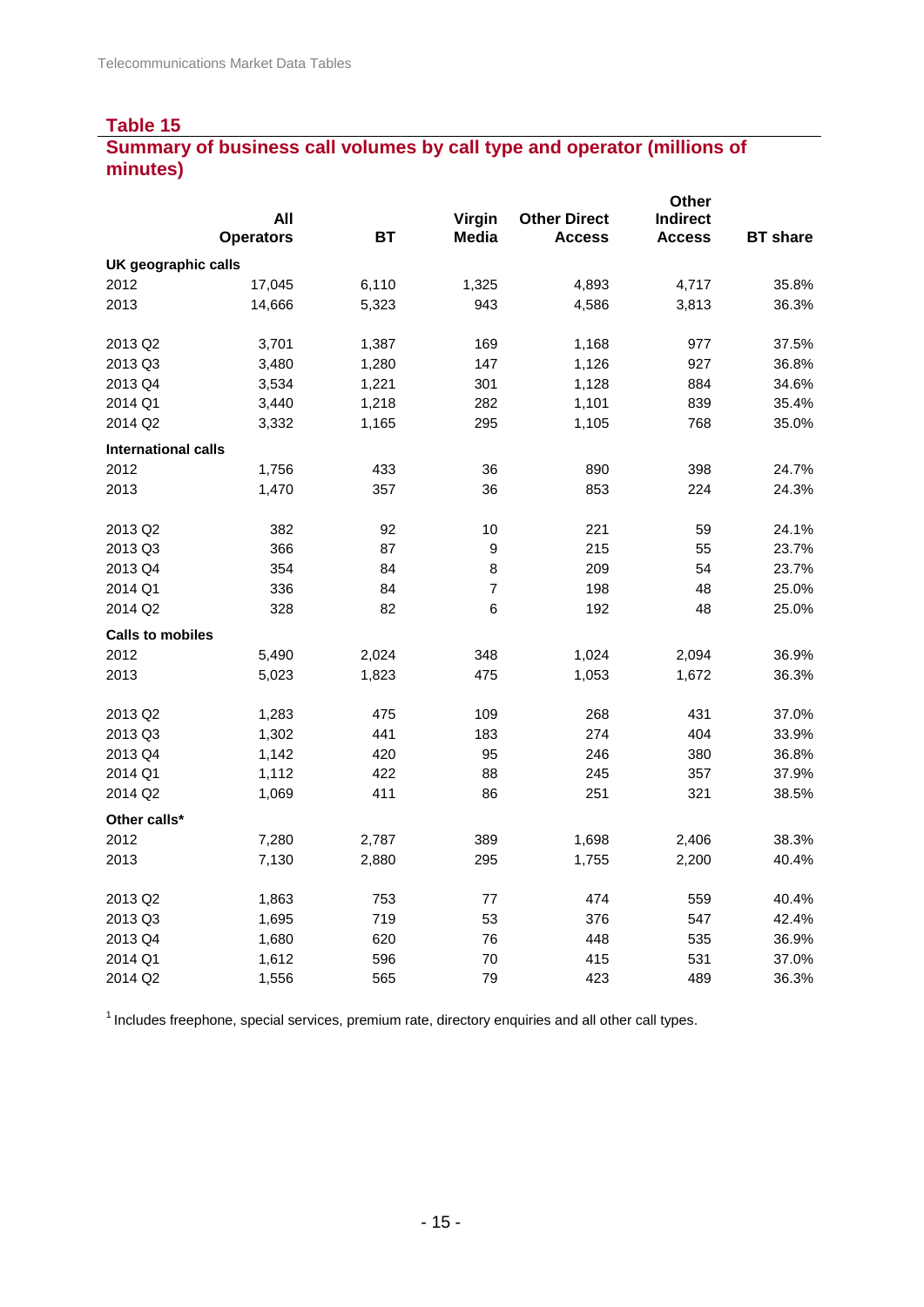### **Table 16 Summary of residential and small business broadband connections at end of quarter (000's)1**

|                     |              |             |       | Other (inc. | <b>BT</b> retail |
|---------------------|--------------|-------------|-------|-------------|------------------|
|                     | <b>Total</b> | <b>ADSL</b> | Cable | FTTx)       | share            |
| 2012                | 21,842       | 16.404      | 4,290 | 1,148       | 30.1%            |
| 2013                | 22,807       | 16,051      | 4,394 | 2,361       | 31.2%            |
| 2013 Q <sub>2</sub> | 22,345       | 16.314      | 4,325 | 1,706       | 30.4%            |
| 2013 Q3             | 22.484       | 16,102      | 4,355 | 2,026       | 30.9%            |
| 2013 Q4             | 22,807       | 16,051      | 4,394 | 2,361       | 31.2%            |
| 2014 Q1             | 23,040       | 15,886      | 4,435 | 2,719       | 31.6%            |
| 2014 Q2             | 23,219       | 15,721      | 4,435 | 3,063       | 32.0%            |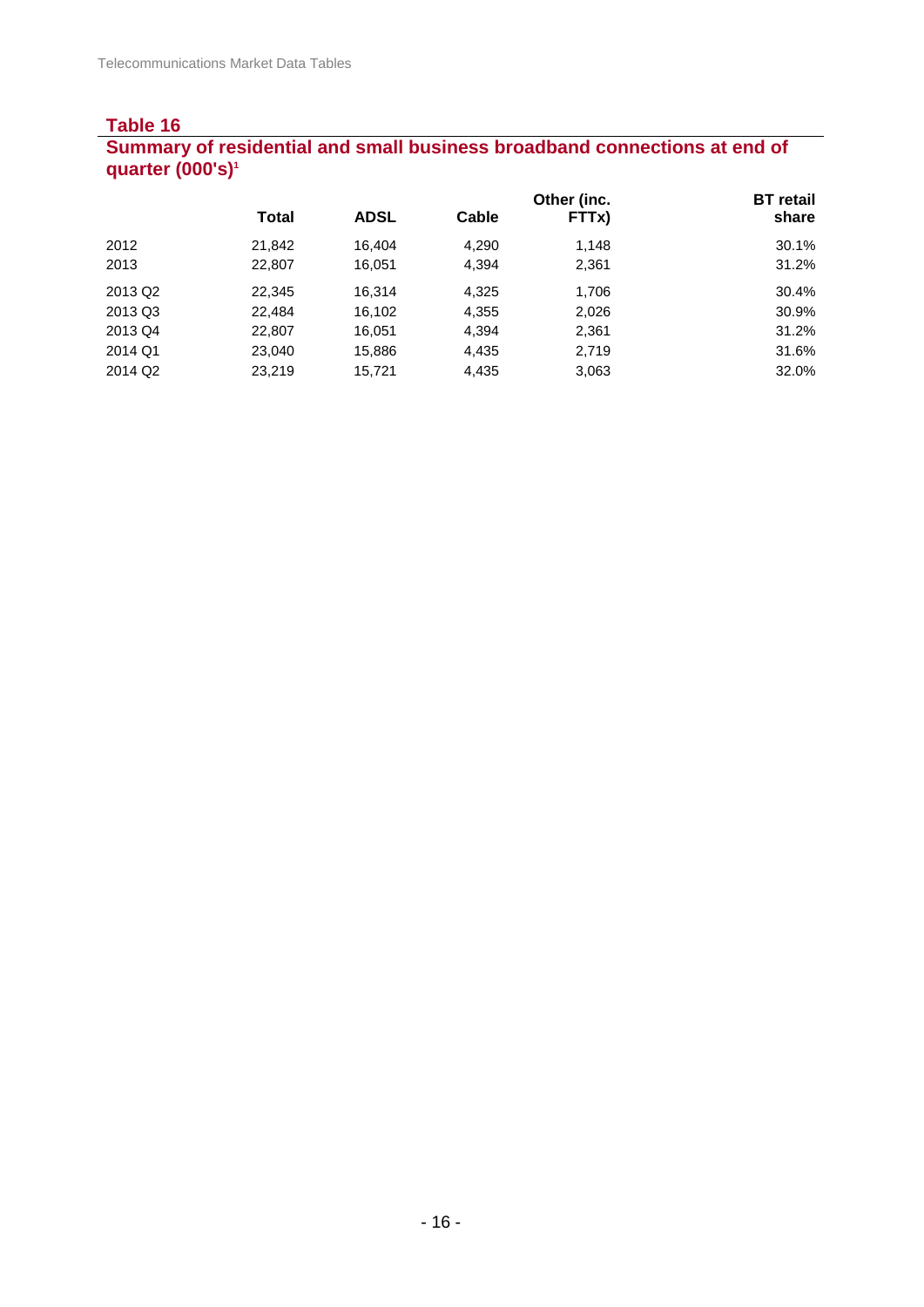# 3.Mobile telecoms market data tables

# Q2 2014 (April to June 2014)

# **Table**

| Estimated retail revenues generated by mobile telephony | 18 |
|---------------------------------------------------------|----|
| Call and message volumes by call type                   | 18 |
| Subscriber numbers by type                              | 19 |
| Average monthly retail revenue per subscriber           | 19 |
| Interconnection call volumes                            | 20 |

Note: The data in these tables are the most accurate currently available. Where historical restatements have occurred, this is due to either operator restatements or improvements in methodology.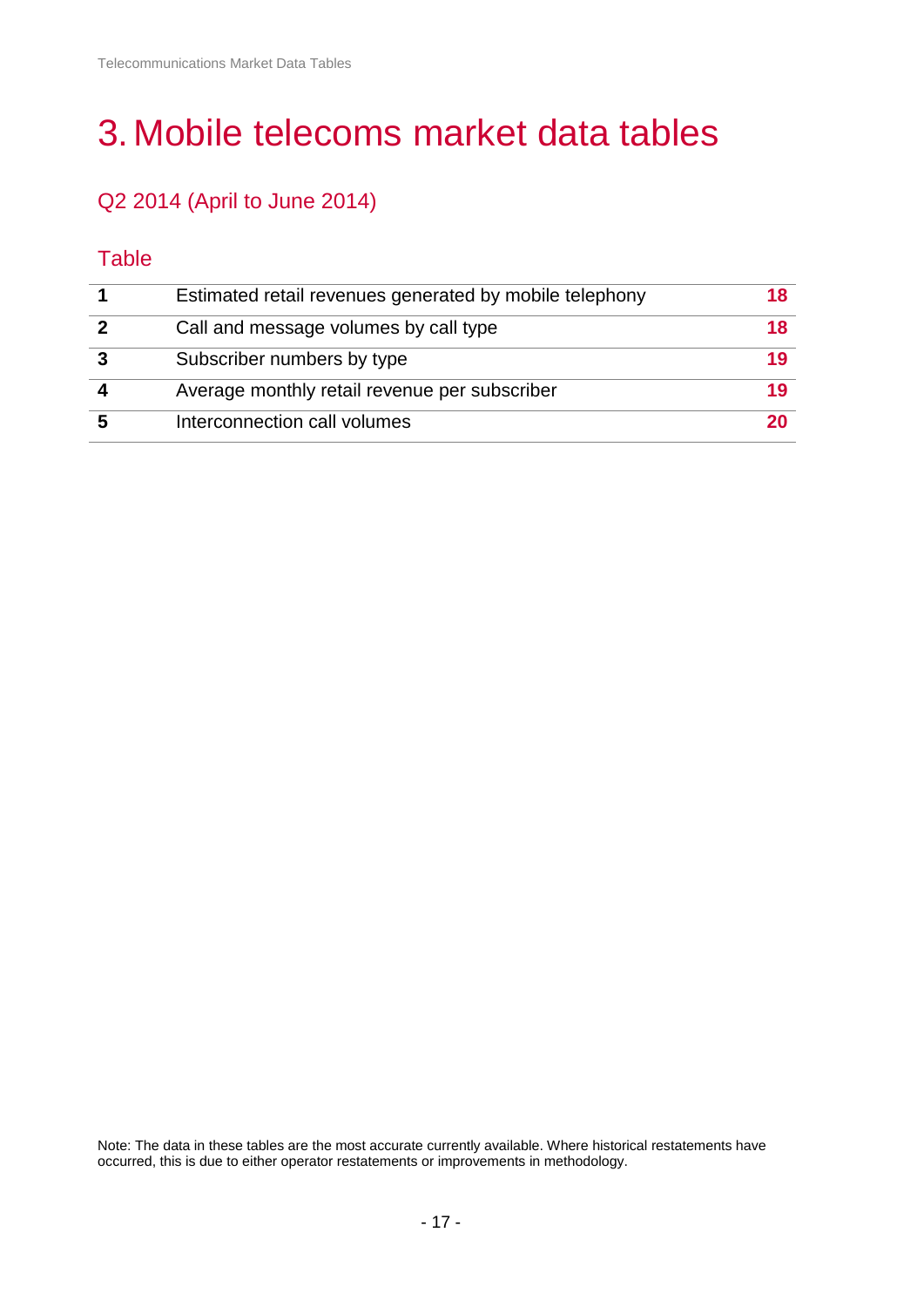#### **Table 1 Estimated retail revenues generated by mobile telephony (£millions)**

|                     | <b>Total</b> | <b>Access</b><br>and<br>bundled<br><b>SVCS</b> | <b>UK fixed</b><br>calls | <b>On-net</b><br>mobile<br>calls | Off-net<br>mobile<br>calls | Int'l<br>calls | Other<br>calls | <b>SMS</b><br>and<br><b>MMS</b> | <b>Data</b><br>services |
|---------------------|--------------|------------------------------------------------|--------------------------|----------------------------------|----------------------------|----------------|----------------|---------------------------------|-------------------------|
| 2012                | 15.905       | 7,311                                          | 639                      | 420                              | 924                        | 594            | 1.093          | 2,420                           | 2,506                   |
| 2013                | 15,595       | 7,813                                          | 609                      | 321                              | 701                        | 639            | 1,004          | 1,828                           | 2,680                   |
| 2013 Q <sub>2</sub> | 3,827        | 1,943                                          | 142                      | 84                               | 178                        | 160            | 251            | 421                             | 647                     |
| 2013 Q3             | 3,860        | 1,952                                          | 142                      | 77                               | 173                        | 164            | 272            | 413                             | 667                     |
| 2013 Q4             | 3,928        | 2,042                                          | 181                      | 77                               | 166                        | 160            | 246            | 403                             | 654                     |
| 2014 Q1             | 3,806        | 2,042                                          | 146                      | 68                               | 151                        | 148            | 221            | 351                             | 680                     |
| 2014 Q <sub>2</sub> | 3.870        | 2.075                                          | 148                      | 70                               | 155                        | 148            | 234            | 337                             | 704                     |

Note: Includes estimates where Ofcom does not receive data from providers; excludes revenues from interconnection.

### **Table 2**

# **Call and message volumes by call type (billions of minutes/messages)**

|                     | All calls | <b>UK fixed</b><br>calls | On-net<br>mobile<br>calls | Off-net<br>mobile<br>calls | Int'l<br>calls | Calls<br>when<br>roaming | <b>Other</b><br>calls | SMS&<br><b>MMS</b><br>messages |
|---------------------|-----------|--------------------------|---------------------------|----------------------------|----------------|--------------------------|-----------------------|--------------------------------|
| 2012                | 132.29    | 31.47                    | 41.62                     | 43.60                      | 7.86           | 1.68                     | 6.06                  | 171.88                         |
| 2013                | 134.17    | 32.44                    | 39.78                     | 47.20                      | 7.93           | 1.74                     | 5.07                  | 130.03                         |
| 2013 Q2             | 32.99     | 7.89                     | 9.82                      | 11.66                      | 2.02           | 0.44                     | 1.16                  | 32.29                          |
| 2013 Q3             | 33.50     | 8.01                     | 9.82                      | 11.77                      | 1.96           | 0.54                     | 1.40                  | 31.94                          |
| 2013 Q4             | 34.34     | 8.41                     | 9.97                      | 12.42                      | 1.84           | 0.38                     | 1.31                  | 31.14                          |
| 2014 Q1             | 33.45     | 8.03                     | 9.69                      | 12.41                      | 1.76           | 0.33                     | 1.23                  | 29.88                          |
| 2014 Q <sub>2</sub> | 34.21     | 7.89                     | 9.68                      | 12.91                      | 1.85           | 0.63                     | 1.26                  | 27.53                          |

Note: Includes estimates where Ofcom does not receive data from providers.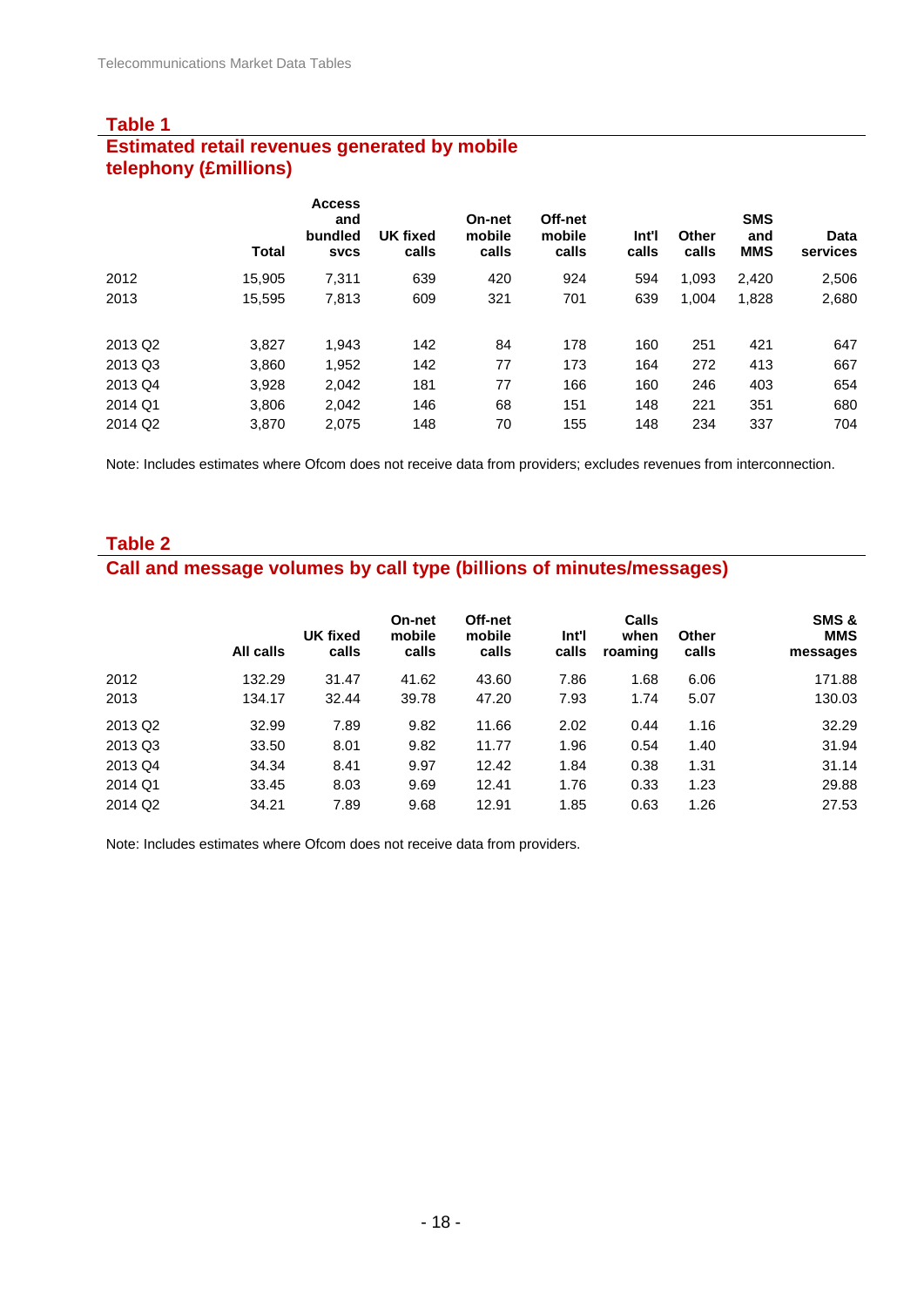### **Table 3 Subscriber numbers by type (millions)**

|                     | <b>Conns during</b><br>period | <b>Total</b><br>subs at<br>end of<br>period | Post-<br>pay<br>subs at<br>end of<br>period | Pre-pay<br>subs at<br>end of<br>period | <b>Net</b><br>change<br>during<br>period | <b>Proportion</b><br>post-pay | <b>Mobile</b><br>b'band<br>subs<br>at end<br>оf<br>period |
|---------------------|-------------------------------|---------------------------------------------|---------------------------------------------|----------------------------------------|------------------------------------------|-------------------------------|-----------------------------------------------------------|
| 2012                | 34.15                         | 83.40                                       | 43.54                                       | 39.86                                  | 1.02                                     | 52.2%                         | 5.07                                                      |
| 2013                | 32.89                         | 83.58                                       | 46.92                                       | 36.67                                  | 0.18                                     | 56.1%                         | 4.91                                                      |
| 2013 Q2             | 8.06                          | 82.88                                       | 45.21                                       | 37.67                                  | $-0.25$                                  | 54.5%                         | 4.92                                                      |
| 2013 Q3             | 8.62                          | 83.43                                       | 46.07                                       | 37.37                                  | 0.55                                     | 55.2%                         | 4.95                                                      |
| 2013 Q4             | 8.24                          | 83.58                                       | 46.92                                       | 36.67                                  | 0.15                                     | 56.1%                         | 4.91                                                      |
| 2014 Q1             | 7.25                          | 82.89                                       | 47.52                                       | 35.38                                  | $-0.69$                                  | 57.3%                         | 4.91                                                      |
| 2014 Q <sub>2</sub> | 7.88                          | 83.84                                       | 48.29                                       | 35.55                                  | 0.94                                     | 57.6%                         | 4.96                                                      |

Note: Includes estimates where Ofcom does not receive data from providers; excludes M2M connections.

#### **Table 4**

# **Average monthly retail revenue per subscriber (£ per month)**

|                     | All<br>subscribers | Post-<br>pay<br>contract | Pre-pay |
|---------------------|--------------------|--------------------------|---------|
| 2012                | 16.13              | 26.09                    | 5.92    |
| 2013                | 15.61              | 24.01                    | 5.49    |
| 2013 Q <sub>2</sub> | 15.37              | 23.79                    | 5.48    |
| 2013 Q3             | 15.47              | 23.70                    | 5.47    |
| 2013 Q4             | 15.68              | 23.80                    | 5.48    |
| 2014 Q1             | 15.24              | 23.03                    | 5.03    |
| 2014 Q <sub>2</sub> | 15.48              | 23.14                    | 5.12    |

Note: Revenues are only from those services detailed in Table 1 and do not include those generated by incoming calls or VAT.